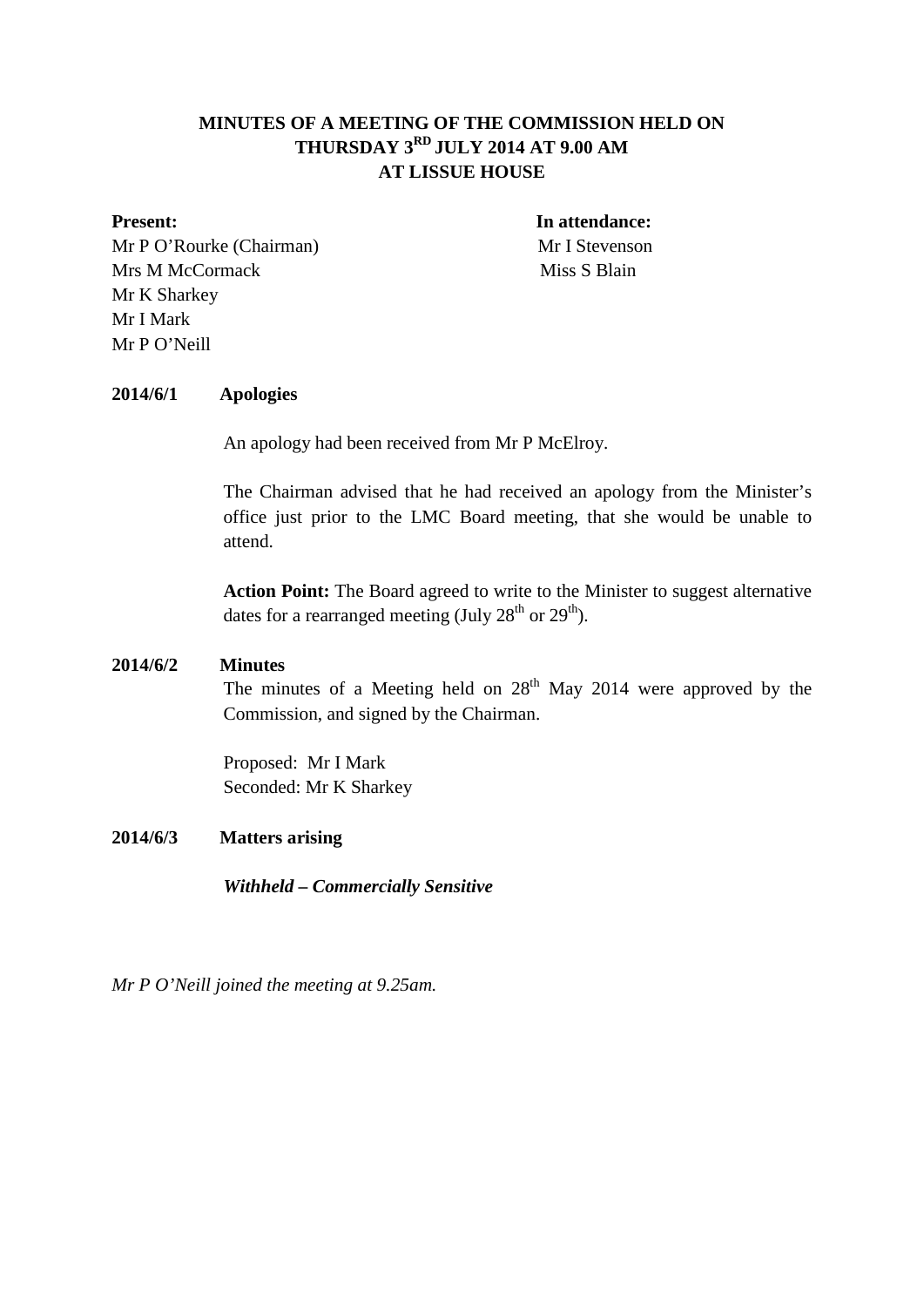# **(i) Meeting between the Departmental DARD Board and LMC Board**

**Action Point:** The Board agreed to change the date of the December Board meeting to  $11<sup>th</sup>$  December 2014 and tie it in with the meeting with the DARD Board. The date will be confirmed with the DARD Board.

# **(ii) LMC Audit Committee**

• LMC Board Succession

The Chief Executive advised the Board that a letter had been sent to the DARD Minister highlighting the issue of Board succession.

• LMC Annual Report and Accounts 13/14

The Chief Executive reported that the Annual Report and Accounts had been approved by the Comptroller and Auditor General on  $10<sup>th</sup>$ June 2014 and would be laid in the Northern Ireland Assembly on 4th July 2014.

# **(iii) IMS World Meat Congress 14th -16th June 2014**

The Chief Executive reported on the recent trip to China for the IMS Congress. He felt it had been a very useful conference and each attendee had been asked to provide a summary of their experience for publication on the LMC website**.**

# **2014/6/4 Chairman's Report**

The Chairman reported on meetings he had attended since the last Board meeting.

# **(i) Industry meetings on farm residency issues.**

The Chairman reported on meetings held with producers, processors and marts representatives to try and reach a consensus on the way forward regarding the farm residency issues. A further meeting will be convened within 10 days and LMC would be tabling a protocol for management of communication and decision making around issues of specification and related price signals, which the Chairman hoped all parties could sign up to.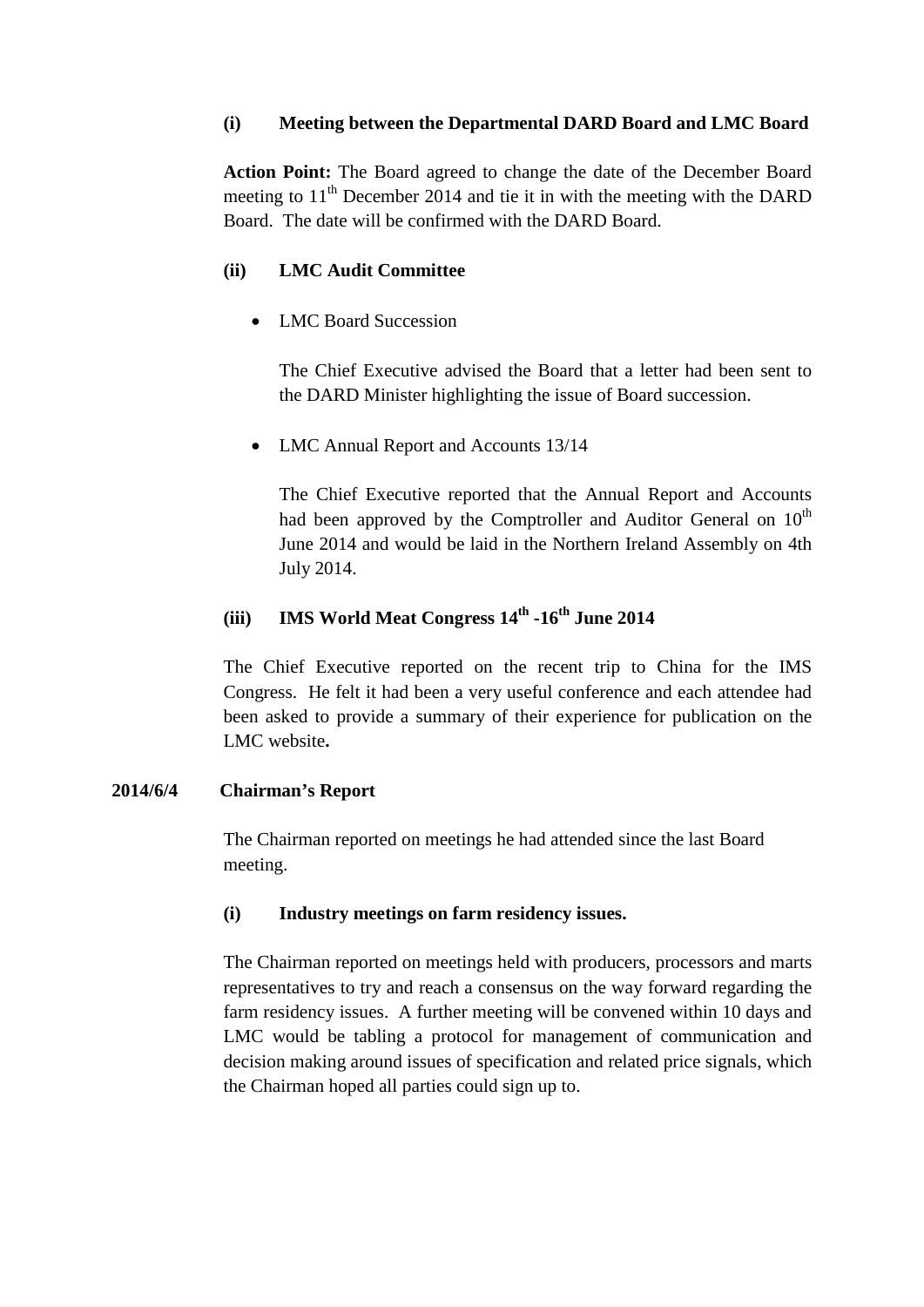# $(iii)$  **Meeting with DARD Minister** –  $24<sup>th</sup>$  **June 2014**

The Chairman reported that a meeting had been arranged at short notice by the Minister with LMC. LMC briefed the Minister on the current situation regarding residency issues and issues with so called "Nomadic" cattle. The Minister welcomed LMC efforts to try and resolve the residency issue and would be supportive of an industry consensus/protocol if one can be agreed.

# **2014/6/5 Chief Executive's Report**

# **(i) Internal Audit Service Level Agreement 2014-2017**

**Action Point:** The Board approved the Internal Audit Service Level Agreement 2014-2017. The Chief Executive will sign the document on behalf of LMC.

# **(ii) Revised LMC Risk Register**

**Action Point:** The Board approved the LMC Risk Register.

#### **(iii) LMC Records Management Policy**

**Action Point:** The Board approved the policy.

#### **(iv) LMC Information Risk Management Policy**

**Action Point:** The Board approved the policy.

#### **(iv) DARD Asset Management Plan**

**Action Point:** The Board approved the wording proposed by the Chief Executive to include an ownership statement regarding Lissue House.

#### **2014/6/6 Review of Agri-Food Marketing & Promotion – Stakeholder Questionnaire**

The Board considered LMC's draft response and proposed a few amendments.

**Action Point:** The Chief Executive will incorporate the Board's amendments into LMC's response and submit it by the closing date of  $29<sup>th</sup>$  August 2014.

#### **2014/6/7 Any Other Business**

No items notified in advance by Board Members.